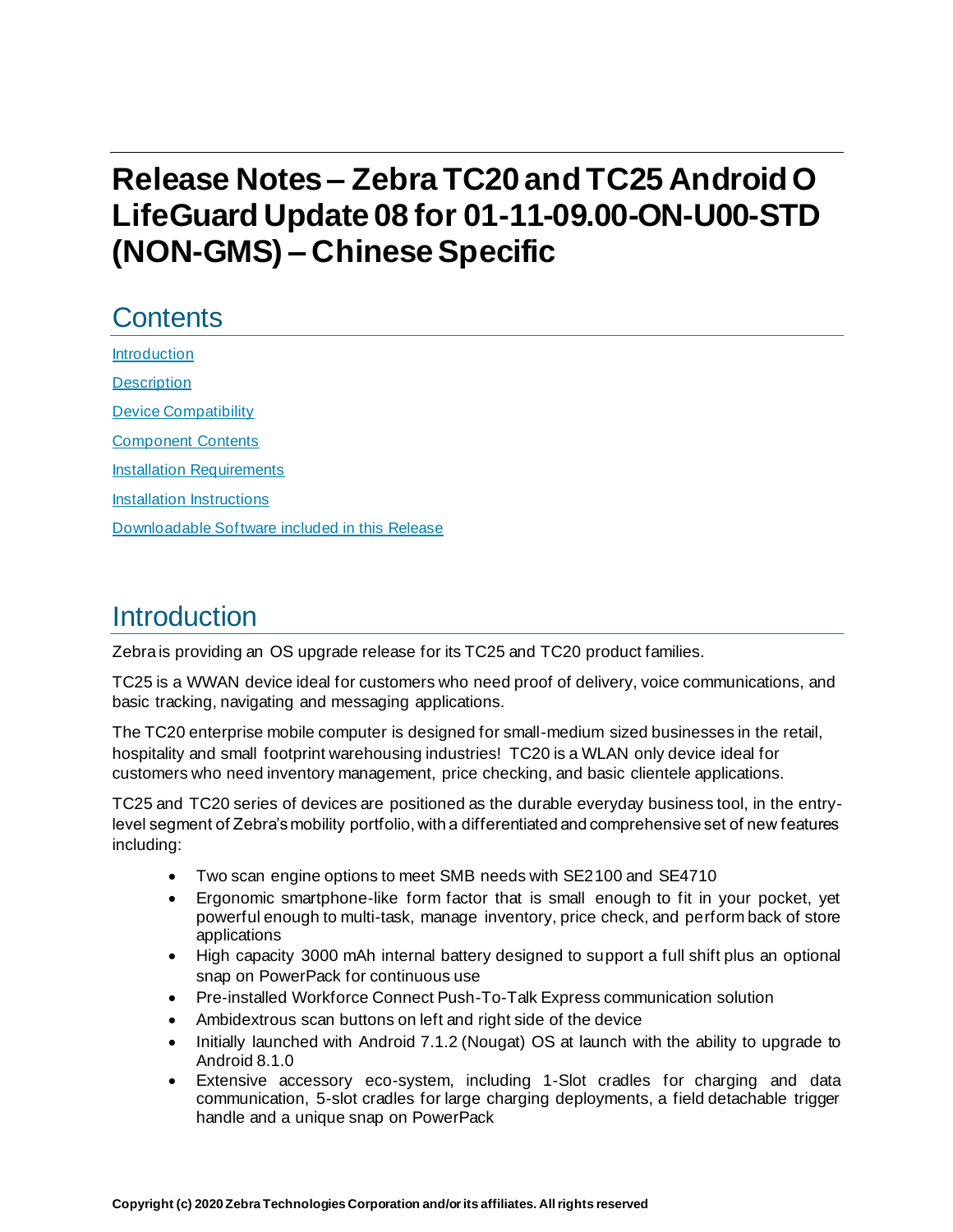# <span id="page-1-0"></span>**Description**

This is the first Android 8.1.0 software release for TC25 and TC20 Mobile Computers. This release contains software packages for Android OREO NON-GMS operating system for TC20 and TC25.

**Note:** Devices manufactured after 20MAR19 should be flashed with LifeGuard update 2 (CFE-TC2X-O-XX-011109-N-00-02.zip) or higher.

#### **1. CFE v8 Updates:**

❖ CFE-TC2X-O-XX-011109-N-00-08.zip (Non-GMS)

#### 1. **Android Security Patch Level**: October 01, 2019

Use the below link to see the Android Security bulletin for more information[: https://source.android.com/security/bulletin/](https://source.android.com/security/bulletin/)

- 2. Updated below mentioned components:
	- Wifi FUSIONLIFTEQA\_1\_0.0.0.022\_O
	- $\bullet$  Osx OCT 81.8.9.UL

#### **2. CFE v7 Updates:**

❖ CFE-TC2X-O-XX-011109-N-00-07.zip (Non-GMS)

#### 1. **Android Security Patch Level**: September 01, 2019

Use the below link to see the Android Security bulletin for more information[: https://source.android.com/security/bulletin/](https://source.android.com/security/bulletin/)

- 2. SPR37601 Resolved an issue where locale en\_IE and es\_MX was not being set successfully.
- 3. MX, StageNow, EMDK, Datawedge components update:

Note: For detailed release notes, please refer [http://techdocs.zebra.com](http://techdocs.zebra.com/)

- o MX: v9.0.4.3
- o StageNow: v3.3.1.2000
- o Datawedge: v7.3.26
- o EMDK: v7.3.21.2321
- o DDT: v1.17.0.9

#### **3. CFE v6 Updates:**

❖ CFE-TC2X-O-XX-011109-N-00-06.zip (Non-GMS)

#### 1. **Android Security Patch Level**: August 01, 2019

Use the below link to see the Android Security bulletin for more information[: https://source.android.com/security/bulletin/](https://source.android.com/security/bulletin/)

- 2. SPR37273 Resolved an issue wherein EHS Hostname in title was not reflecting updated HostName after device reboot.
- 3. MX, StageNow, EMDK, Datawedge components update:

Note: For detailed release notes, please refer [http://techdocs.zebra.com](http://techdocs.zebra.com/)

- o MX: v9.0.4.1
	- a. SPR36994 Resolved MX initialization issue wherein EHS was calling MX before completion of MX initialization process.
- o StageNow: v3.3.1.2000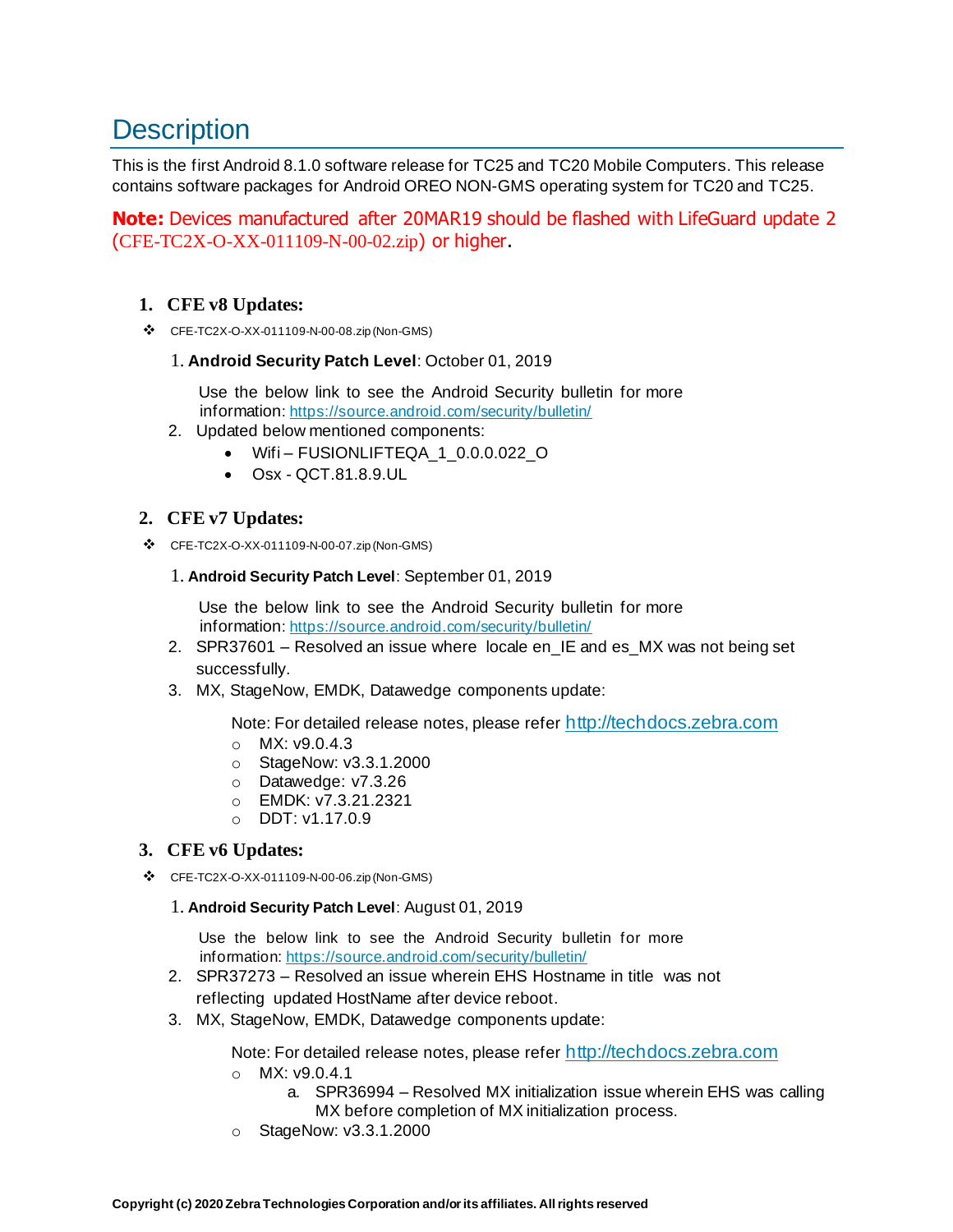- o Datawedge: v7.3.24
	- a. SPR37124 Resolved an issue where in ADF rule with crunch spaces was removing last character from barcode data with space.
	- b. SPR37060/SPR36880 Resolved an issue wherein Datawedge was not disabling the scanner upon resume during app transition from background to foreground causing intermittent scanning failures.
- o EMDK: v7.3.19.2319
- o DDT: v1.17.0.9

#### **4. CFE v5 Updates:**

❖ CFE-TC2X-O-XX-011109-N-00-05.zip (Non-GMS)

#### 1. **Android Security Patch Level**: July 01, 2019

Use the below link to see the Android Security bulletin for more information[: https://source.android.com/security/bulletin/](https://source.android.com/security/bulletin/)

- 2. SPR36865 Resolved an issue wherein upon pressing Hardware trigger used to switch between tabs, while Chrome was in foreground with multiple tabs open.
- 3. Updated below mentioned components:
	- Wifi-FUSIONLIFTEQA 1 0.0.0.019 O
		- o SPR36702 Resolved an issue wherein the MU was not able to connect to WLAN profile randomly after few reboots.

#### **5. CFE v4 Updates:**

- ❖ CFE-TC2X-O-XX-011109-N-00-04.zip (Non-GMS)
	- 1. **Android Security Patch Level**: June 01, 2019

Use the below link to see the Android Security bulletin for more information[: https://source.android.com/security/bulletin/](https://source.android.com/security/bulletin/)

- 2. SPR36970 Resolved an issue wherein scanner was not working intermittently on few units after factory reset.
- 3. SPR36457 Resolved an issue wherein period key was not working when used in RDP on Linux CentOS 7 server. User needs to push an empty file namely SPR36457.txt and copy it into /enterprise/usr/persist/ and reboot the device for this functionality to get enabled.
- 4. Updated below mentioned components:
	- Wifi FUSIONLIFTEQA\_1\_0.0.0.018\_O
	- OSX version QCT.81.8.4.UL

#### **6. CFE v3 Updates:**

❖ CFE-TC2X-O-XX-011109-N-00-03.zip (Non-GMS)

#### 1. **Android Security Patch Level**: May 01, 2019

Use the below link to see the Android Security bulletin for more information[: https://source.android.com/security/bulletin/](https://source.android.com/security/bulletin/)

2. SPR36906 - Resolved an issue wherein performing Factory reset using StageNow resulted in formatting of cache.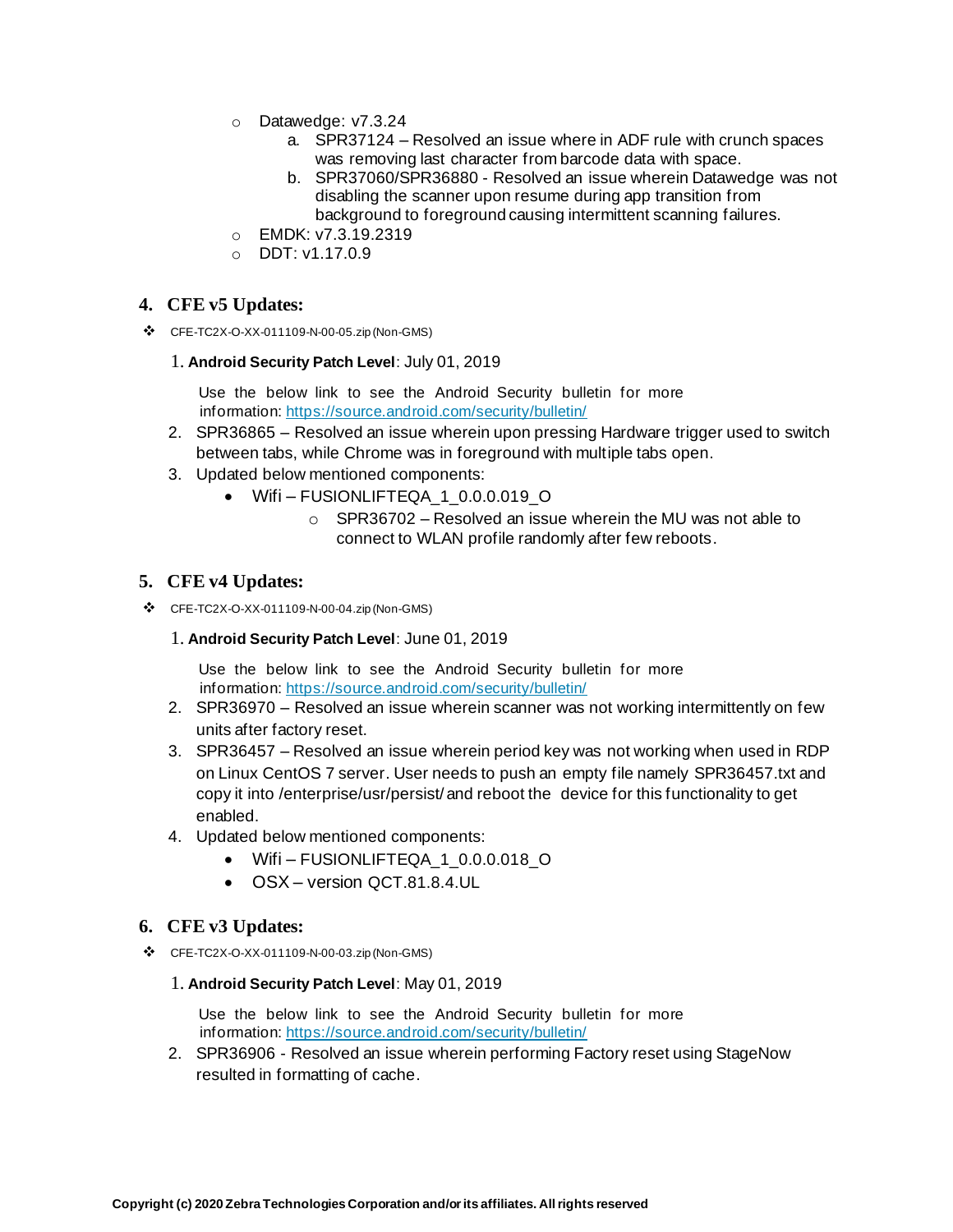#### **7. CFE v2 Updates:**

❖ CFE-TC2X-O-XX-011109-N-00-02.zip (Non-GMS)

#### 1. **Android Security Patch Level**: April 01, 2019

Use the below link to see the Android Security bulletin for more information[: https://source.android.com/security/bulletin/](https://source.android.com/security/bulletin/)

- 2. Updated below mentioned components:
	- Scanning Framework version 22.0.5.0
	- Wifi FUSIONLIFTEQA 1 0.0.0.016 O
	- OSX version QCT.81.8.3.3UL
	- BT\_Pairing\_Utility 3.1**5**
- 3. SPR35855/35695 Resolved an issue wherein scanned data was being delivered as individual characters to the applications.
- 4. SPR36117/36095 OSx provisioning properties were getting intermittently reset causing device to be in a non-provisioned state causing below symptoms.
	- When scanning a barcode it does not decode into [the](https://confluence.zebra.com/pages/createpage.action?spaceKey=LIF&title=customer+apps+or+DWDEMO) targeted application.
	- A long press on the power key does not bring up the "Airplane" menu item.
	- HOME and RECENT keys were not functional.
- 5. SPR36685 Resolved an issue wherein image distortion issue was observed while scanning a barcode using any application.

#### **8. CFE v1 Updates:**

- ❖ CFE-TC2X-O-XX-011109-N-00-01.zip (Non-GMS)
	- 1. **Android Security Patch Level**: February 01, 2019

Use the below link to see the Android Security bulletin for more information[: https://source.android.com/security/bulletin/](https://source.android.com/security/bulletin/)

2. SPR36021 - Resolved an issue wherein voice call quality was getting degraded when phone is slightly moved away from the mouth area.

# <span id="page-3-0"></span>Device Compatibility

This software release has been approved for Android TC20 OREO Non-GMS models mentioned below. Please note that GMS OS images are not compatible with China based SKUs. Attempt to install GMS Image on China based SKUs will gracefully fail and report image incompatibility error.

| <b>Device</b>          | <b>Operating System</b>                               |
|------------------------|-------------------------------------------------------|
| TC200J-20C112CN        | Android O (Non-GMS Only) China Only                   |
| TC200J-20A111CN        | Android O (Non-GMS Only) China Only                   |
| <b>TC200J-2KC111CN</b> | Android O (Non-GMS Only) Keyboard SKU -<br>China Only |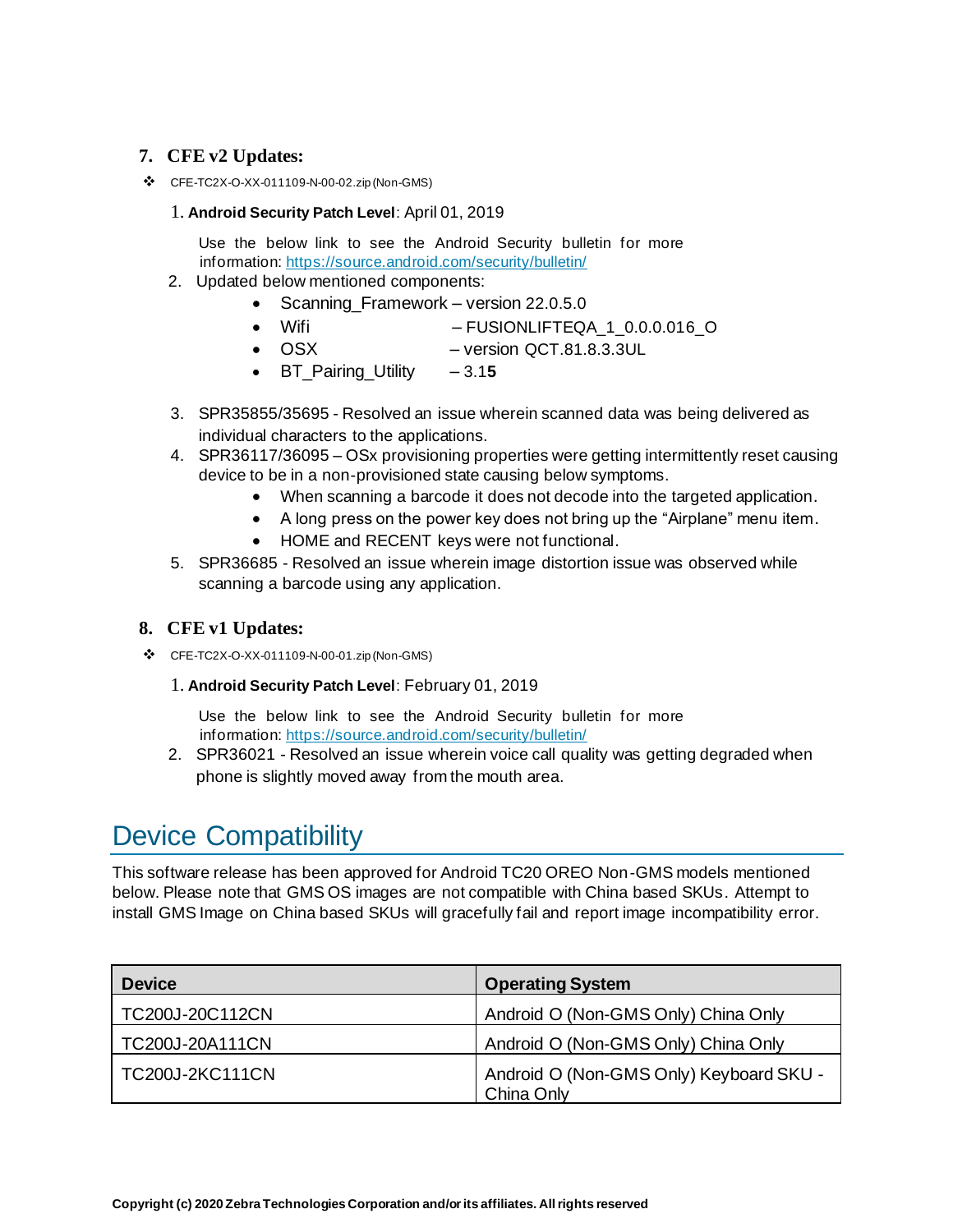| TC200J-20C213CN | Android O (Non-GMS Only) Premium SKU - |
|-----------------|----------------------------------------|
|                 | China Only                             |

This software is also approved for Android TC25 OREO Non-GMS models mentioned below

| <b>Device</b>   | <b>Operating System</b>             |
|-----------------|-------------------------------------|
| TC25CJ-20B101CN | Android O (Non-GMS Only) China Only |
| TC25CJ-20C102CN | Android O (Non-GMS Only) China Only |

# <span id="page-4-0"></span>Component Contents

| <b>Component</b>                    | <b>Version</b>                                                                                                             |
|-------------------------------------|----------------------------------------------------------------------------------------------------------------------------|
| <b>Build version</b>                | 01-11-09.00-ON-U08-STD (NON-GMS)                                                                                           |
| Android version                     | 8.1.0                                                                                                                      |
| Android_SDK_Level                   | 26                                                                                                                         |
| <b>Android Security Patch Level</b> | October 1, 2019                                                                                                            |
| Linux_kernel                        | 3.18.71                                                                                                                    |
| Wifi                                | FUSIONLITE_QA_1_0.0.0.022_O<br>Application: QA_1_00.0.0.008_O<br>Middleware: QA_1_00.0.0.011_O<br>Radio: QA_1_00.0.0.018_O |
| Platform                            | Qualcomm MSM8937                                                                                                           |
| Scanning_Framework                  | 22.0.5.0                                                                                                                   |
| <b>DWDemo</b>                       | 2.0.13                                                                                                                     |
| <b>OSX</b>                          | QCT.81.8.9.UL                                                                                                              |
| <b>MXMF</b>                         | 9.0.4.3                                                                                                                    |
| Touch                               | Focaltech V1.1 20161103 (fw:0x24)                                                                                          |
| Bluetooth_Stack                     | CNSS-PR-4-0-552-166444-1/01050102                                                                                          |
| Flash_Size                          | 16G /32G                                                                                                                   |
| RAM_Size                            | 2G                                                                                                                         |
| <b>GPS</b>                          | MPSS.JO.3.0-00431-8937 GENNS PACK-1                                                                                        |
| <b>MMS</b>                          | 8.1.0                                                                                                                      |
| <b>RIL Version</b>                  | Qualcomm RIL 1.0                                                                                                           |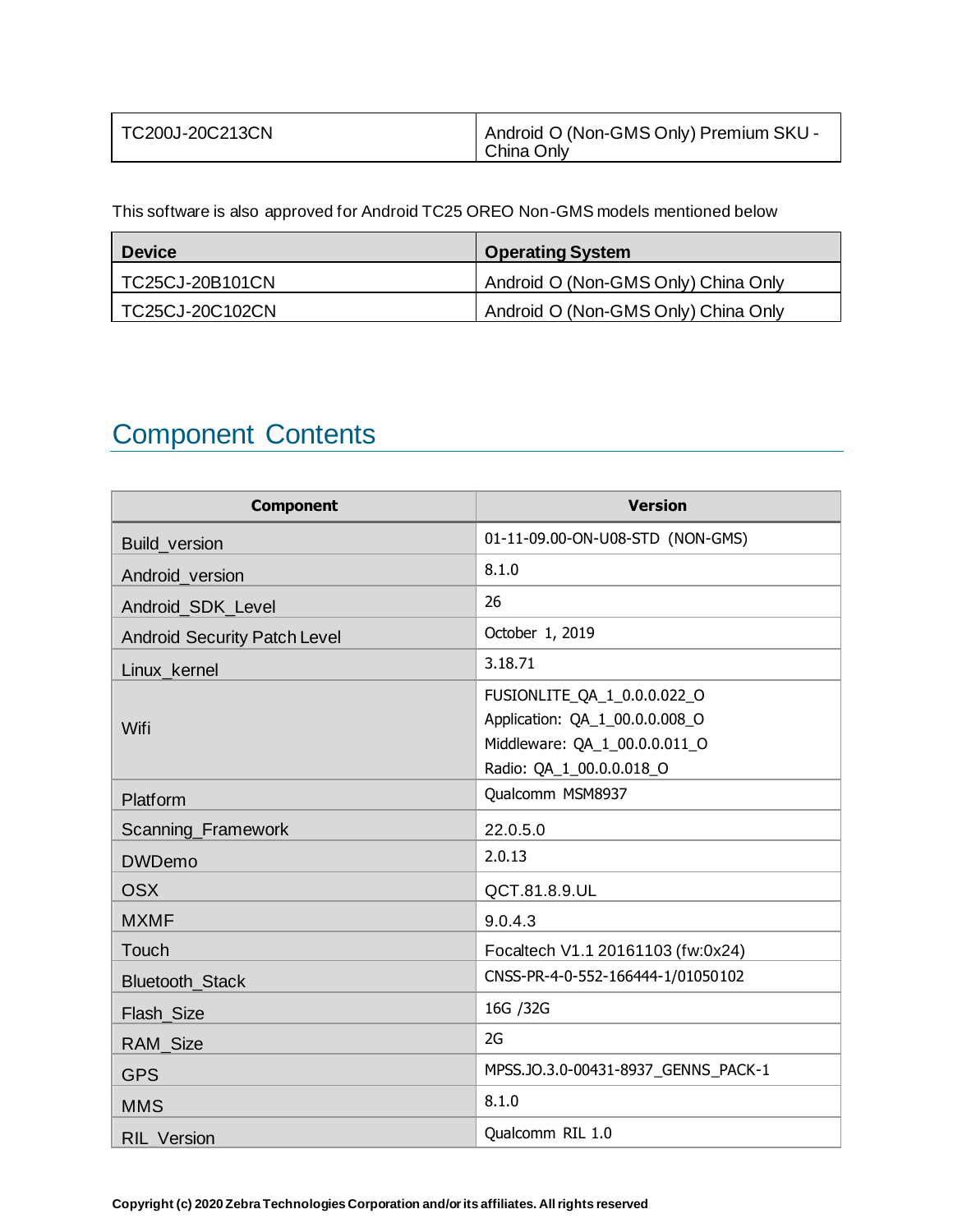| <b>BT_Pairing_Utility</b> | 3.15                                                                             |
|---------------------------|----------------------------------------------------------------------------------|
| Datawedge                 | 7.3.26                                                                           |
| Camera                    | 2.0.002                                                                          |
| <b>PTT</b>                | 3.1.39                                                                           |
| RxLogger                  | 5.4.12.0                                                                         |
| <b>StageNow</b>           | 3.3.1.2000                                                                       |
| Zebra Data Service        | 3.4.0.1180                                                                       |
| <b>EMDK</b>               | 7.3.21.2321                                                                      |
| <b>IMEI SV Number</b>     | 09                                                                               |
| <b>OEM Config</b>         | 8.1.0.9                                                                          |
| <b>Zebra Folder</b>       | 8.1                                                                              |
| <b>EIS</b>                | 1.0.0.5                                                                          |
| <b>DDT</b>                | 1.17.0.9                                                                         |
| <b>Audio SW Version</b>   | 0.3.0.0                                                                          |
| <b>Acoustic Profiles</b>  | General: CO4.2<br>Cellular: CO4.2                                                |
| Fingerprints              | Zebra/TC25/TC25FM: 8.1.0/01-11-09.00-ON-U08-<br>STD/ 190919:user/release-keys,   |
|                           | Zebra/TC20/ TC20RT: 8.1.0/01-11-09.00-ON-U08-<br>STD/ 190919:user/release-keys,  |
|                           | Zebra/ TC20/ TC20RD: 8.1.0/01-11-09.00-ON-<br>U08-STD/ 190919:user/release-keys, |
|                           | Zebra/ TC20/ TC20KB: 8.1.0/01-11-09.00-ON-<br>U08-STD/ 190919:user/release-keys  |

# <span id="page-5-0"></span>**Installation Requirements**

### HW Requirements

- Windows PC running Windows 7/10 32/64 bits
- USB Type C Cable
- Micro SD Card with at least 2GB capacity (optional)

### SW Requirements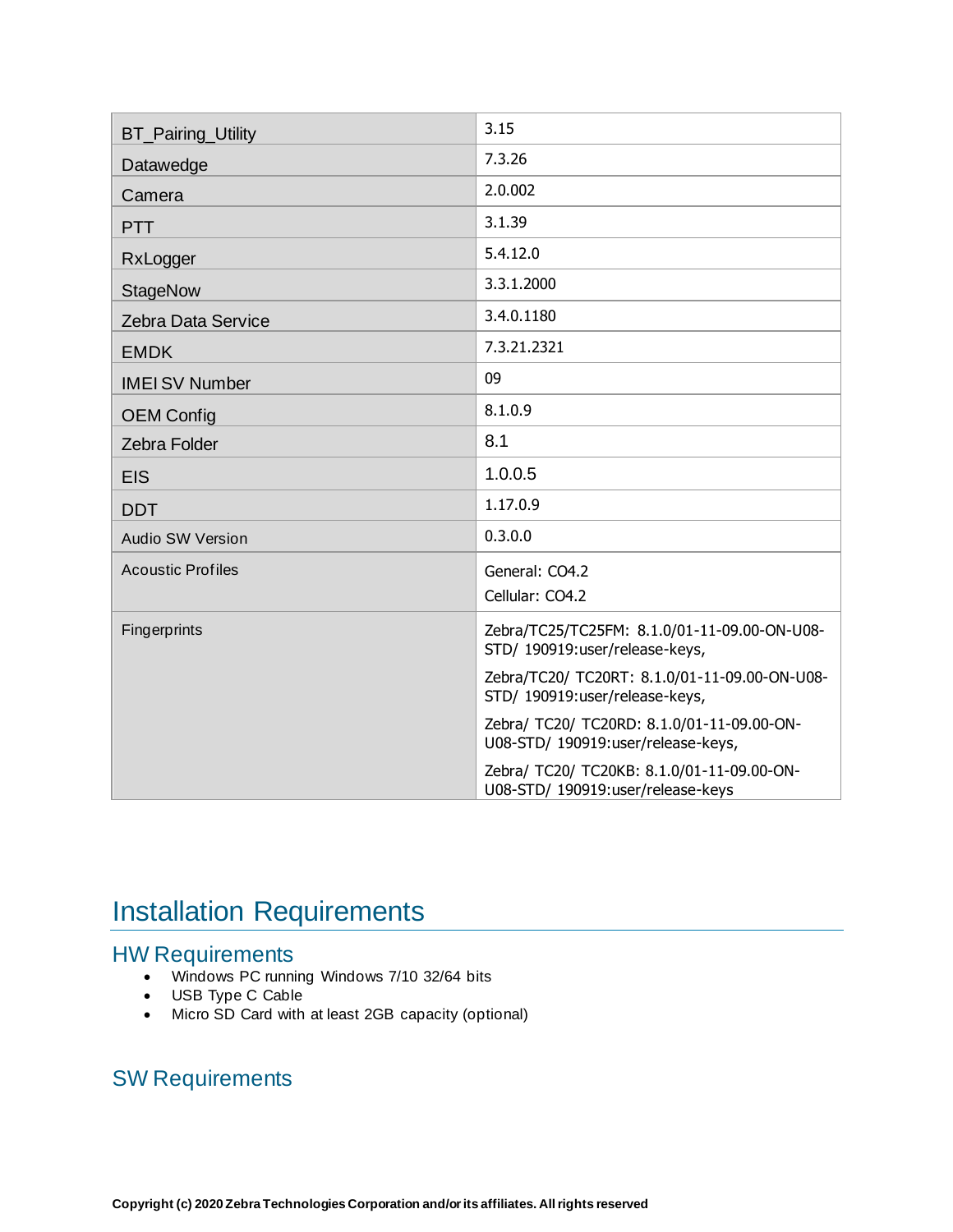Please make sure following components are installed on your computer before commencing OS installation.

- Zebra Android USB Driver V2.2 or higher
- Android Debug Bridge (ADB) version 1.0.39 or higher
- TC20/TC25 Non-GMS Android OS Release Images

#### Image Compatibility

AOSP/Non-GMS image primarily meant for China SKUs hence only validated for Traditional Chinese and Simplified Chinese.

## <span id="page-6-0"></span>Installation Instructions

### Using the "adb sideload" method

#### **Assumptions**

- 1. ADB installed on PC
- 2. TC20/TC25 has Developer options enabled
- 3. USB debugging ON

#### **Procedure**

- 1. Plug the TC20/TC25 into the USB & Charging Cable and then the Cable to the PC. If you have a Cradle with USB connectivity, connect it now.
- 2. You may need to pull down notification bar, and tap on the notification which says, "USB charging this device", and change it to "Transfer files".
- 3. Open Command Prompt on PC, run "adb devices" and check to see if you can see the device's serial number… If yes, proceed… if not you will need to get the PC set up with the proper drivers or install an External SD Card.
- 4. You may also get a pop up on your PC (Win 7) that you will be connected as a Portable Media Player… this can be ignored.
- 5. Entering Recovery Mode
	- a. Choice 1: In Command Prompt, type "adb reboot recovery" and click enter.
	- b. Choice 2:
		- i. Reboot and hold PTT key
		- ii. When Zebra Technologies logo appears on the screen Release the PTT Key
- 6. Your TC20/TC25 will reboot and take you to Android Recovery screen.
- 7. To select Sideload Method
	- a. Use the Volume + and to highlight, "Apply upgrade from ADB" and press the Power Key to select it
- 8. With your Command Prompt, open, type "adb sideload" and add a space and then drag and drop the zip file which you want to apply to the device and press enter.
	- a. When the file download starts, the command window will show progress with a percentage completed.
	- b. Device display will show a series of messages indicating it is downloading, verifying and installing the image on to the device.
- 9. After successful update, the device will auto reboot and you see Zebra on top and POWERED BY android at the bottom and after about 10 second will transition to the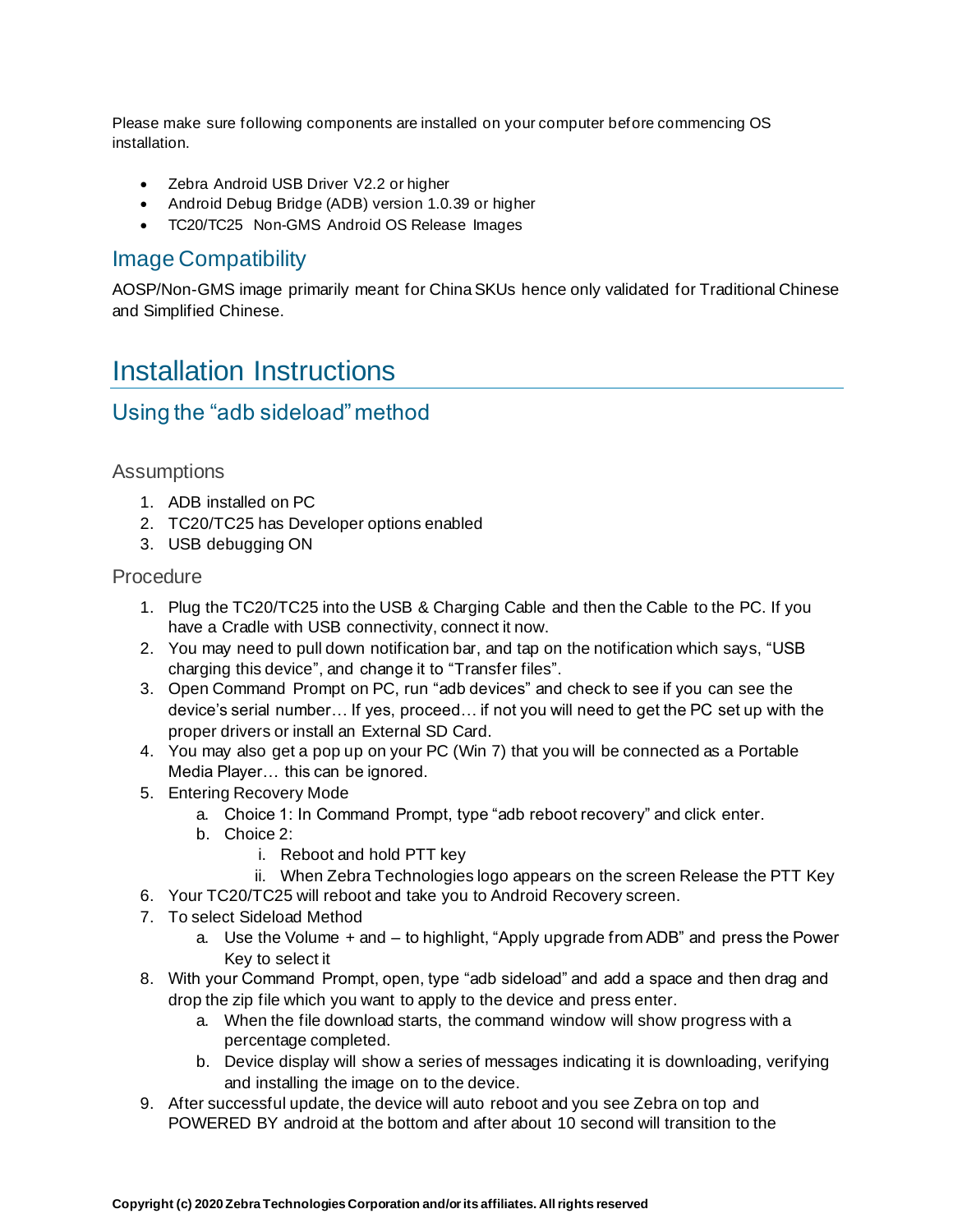TC20/TC25 Touch Computer splash screen with 5 dancing white dots at bottom… it will stay at this screen for up to 4 minutes and then present the "Welcome Screen".

- 10. After this you will need to complete the process by setting up Wi-Fi and E-mail accounts and such.
- 11. To make sure the OS Update took place, once the initial setup is complete;
	- a. Go to "Settings" and scroll down to "System" and navigate to "About phone" and look at the "Build number". It should state "01-11-09.00-ON-U08-STD".
- 12. Setting the Date and Time. If you associate the device to a WLAN AP, it should automatically set the date and time. The only thing left is to set the time zone. Go to "Settings" and scroll to and select "Date & time". Scroll down to and select "Select time zone" and scroll down to and select the appropriate time zone and you are done.
- 13. Now you are all set to use your TC20/TC25.

### Using External SD Card

- 1. Plug the TC20/TC25 into the USB & Charging Cable and then the Cable to the PC. If you have a Cradle with USB connectivity, connect it now.
- 2. You may need to pull down notification bar, and tap on the notification which says "USB charging this device", and then change it to "Transfer files".
- 3. You may also get a pop up on your PC (Win 7) that you will be connected as a Portable Media Player… this can be ignored.
- 4. Copy the required files to the SD Card. This can be done in two ways
	- a. Copy the files to the Micro SD card with the help of a SD Adapter which gets inserted to the SD slot of your PC/Laptop/SD Writer.
	- b. Directly transfer files to the Micro SD card which is inserted in to the back of the device. Please refer to the user guide on how to open the back door and inserting the SD card to the device.
- 5. Entering Recovery Mode
	- a. Choice 1: In Command Prompt, type "adb reboot recovery" and click enter.
	- b. Choice 2:
		- i. Reboot and hold PTT key
		- ii. When Zebra Technologies logo appears on the screen Release the PTT Key
- 6. Your TC20/TC25 will reboot and take you to Android Recovery screen.
- 7. Applying update via External SD card
	- a. Use the Volume + and to highlight select option to "Apply upgrade from SD card" and press the Power Key to select it
	- b. Use the Volume + and to highlight package to be installed (downloaded Zip file) and press the Power Key to select it.
- 8. After successful update the device will auto reboot and you see Zebra on top and POWERED BY android at the bottom and after about 10 second will transition to the TC20/TC25 Touch Computer splash screen with 5 dancing white dots at bottom… it will stay at this screen for up to 4 minutes and then present the "Welcome Screen".
- 9. After this you will need to complete the process by setting up Wi-Fi and E-mail accounts and such.
- 10. To make sure the OS Update took place, once the initial setup is complete;
	- a. Go to "Settings" and scroll down to "System" and navigate to "About phone" and look at the "Build number". It should state "01-11-09.00-ON-U08-STD".
- 11. Setting the Date and Time. If you associate the device to a WLAN AP, it should automatically set the date and time. The only thing left is to set the time zone. Go to "Settings" and scroll to